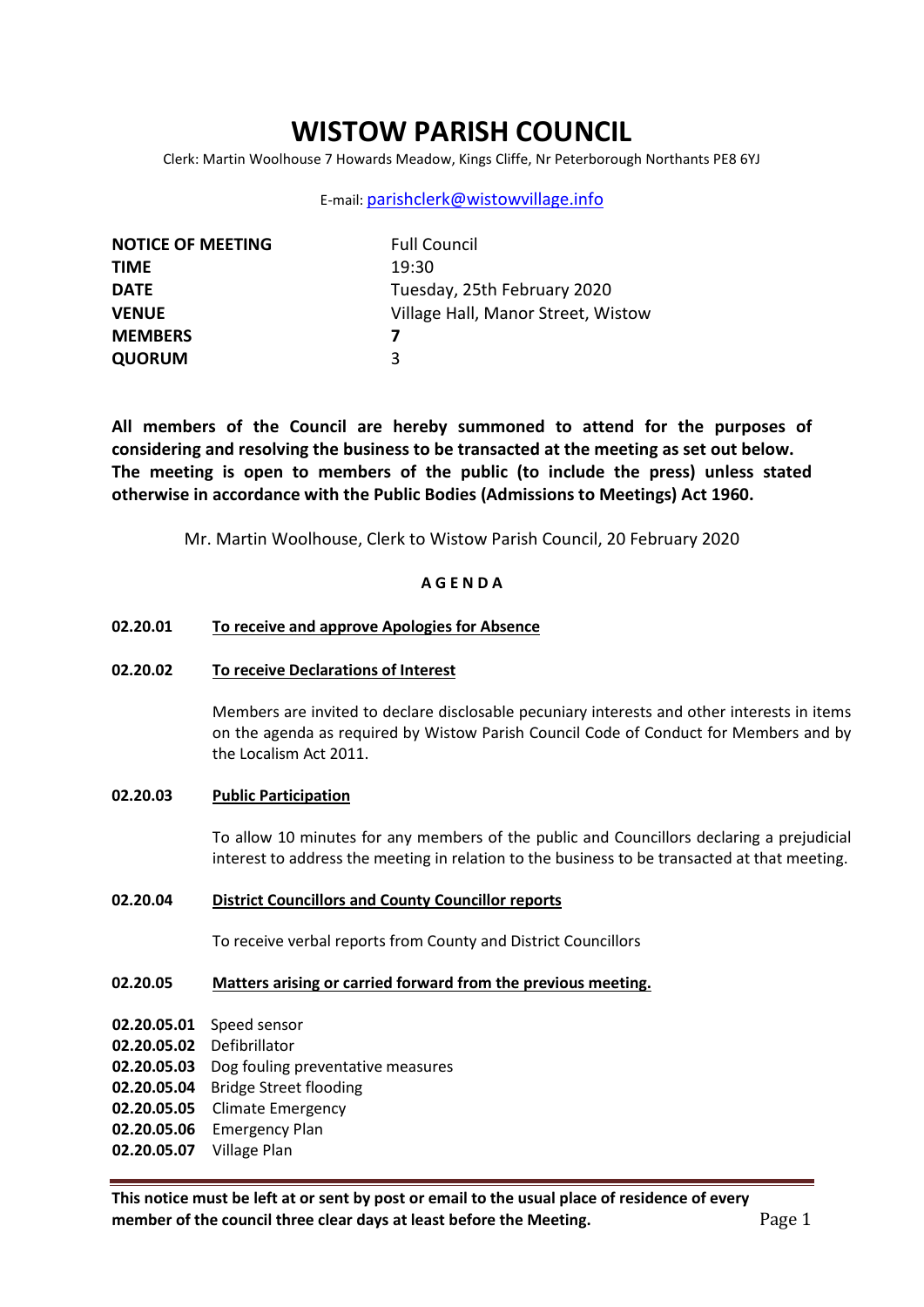# **02.20.05.08** VE75 commemoration **02.20.05.09** Council Laptop

# **02.20.06 Notification of planning items.**

There have been no planning matters notified this month.

**02.20.07 Finance**

**02.20.07.01** To approve accounts for payment: 25th February 2020

| Date     | <b>Ref No</b> | Payee                 | <b>Description</b>                                                                    | Amount<br>£ |
|----------|---------------|-----------------------|---------------------------------------------------------------------------------------|-------------|
| 25/02/20 | 100434        | <b>Mr J Wiltshire</b> | Reimbursement of purchase of 2 no solar<br>panels previously approved                 | 24.70       |
| 25/02/20 | 100435        | <b>Balfour Beatty</b> | Street lighting maintenance charges Q2<br>2019/20                                     | 124.20      |
| 25/02/20 | 100436        | <b>Mr M Woolhouse</b> | <b>Net salary February 2020</b>                                                       | 259.60      |
| 25/02/20 | 100437        | Mr M Woolhouse        | HMRC re tax on Mr Woolhouse salary                                                    | 62.40       |
| 25/02/20 | 100438        | <b>Mr M Woolhouse</b> | Reimbursement of purchase of new council<br>laptop previously approved                | 412.93      |
| 25/02/20 | 100439        | <b>Mr G Macinnes</b>  | Reimbursement of purchase of dog fouling<br>prevention literature previously approved | 553.54      |

- **02.20.07.02** To note income received (nil)
- **02.20.07.03** To note the Income and Expenditure Account for February 2020(enclosed).
- **02.20.07.04** To note the Bank reconciliation for February 2020 (enclosed).
- **02.20.07.05** To note the bank balances in the current and deposit accounts.
- **02.20.07.06** To consider future banking arrangements.
- **02.20.07.07** To consider a grant application for street light capital costs to Red Tile Trust

# **02.20.08 Traffic, Highways & Road Safety**

Save as referred to in correspondence nothing to report this month

# **02.20.09 Village Maintenance**

Save as previously reported under correspondence, matters arising or councillors' portfolios nothing to report this month.

#### **02.20.10 Policing Matters**

Incidents relating to Wistow were included in the Correspondence and all alerts are posted to the Parish Council's Facebook page.